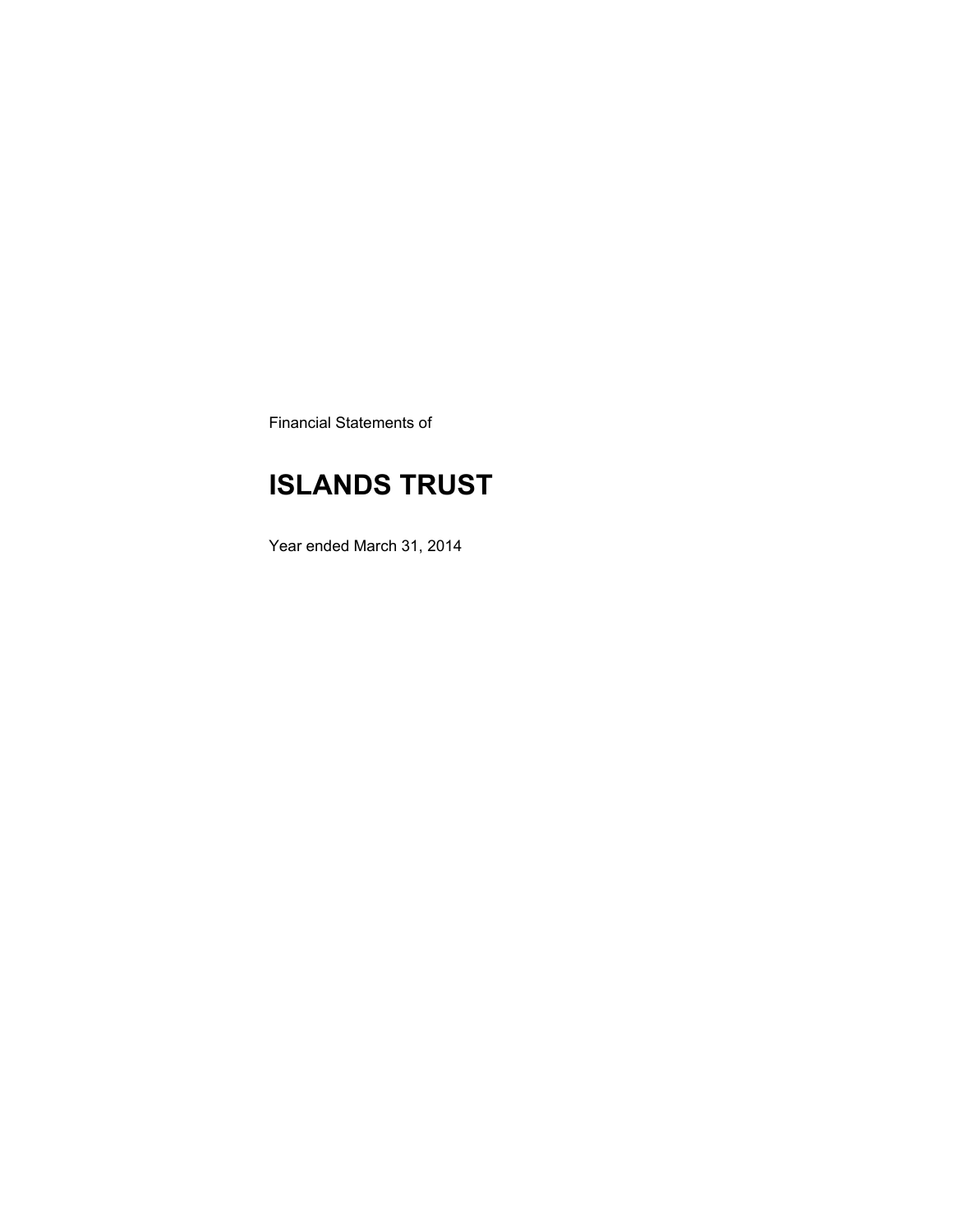Financial Statements

Year ended March 31, 2014

#### Financial Statements

| Management's Responsibility for the Financial Statements | $\mathbf{1}$ |
|----------------------------------------------------------|--------------|
| Independent Auditors' Report                             | 2            |
| <b>Statement of Financial Position</b>                   | 3            |
| <b>Statement of Operations</b>                           | 4            |
| Statement of Change in Net Financial Assets              | 5            |
| <b>Statement of Cash Flows</b>                           | 6            |
| Notes to Financial Statements                            | 7            |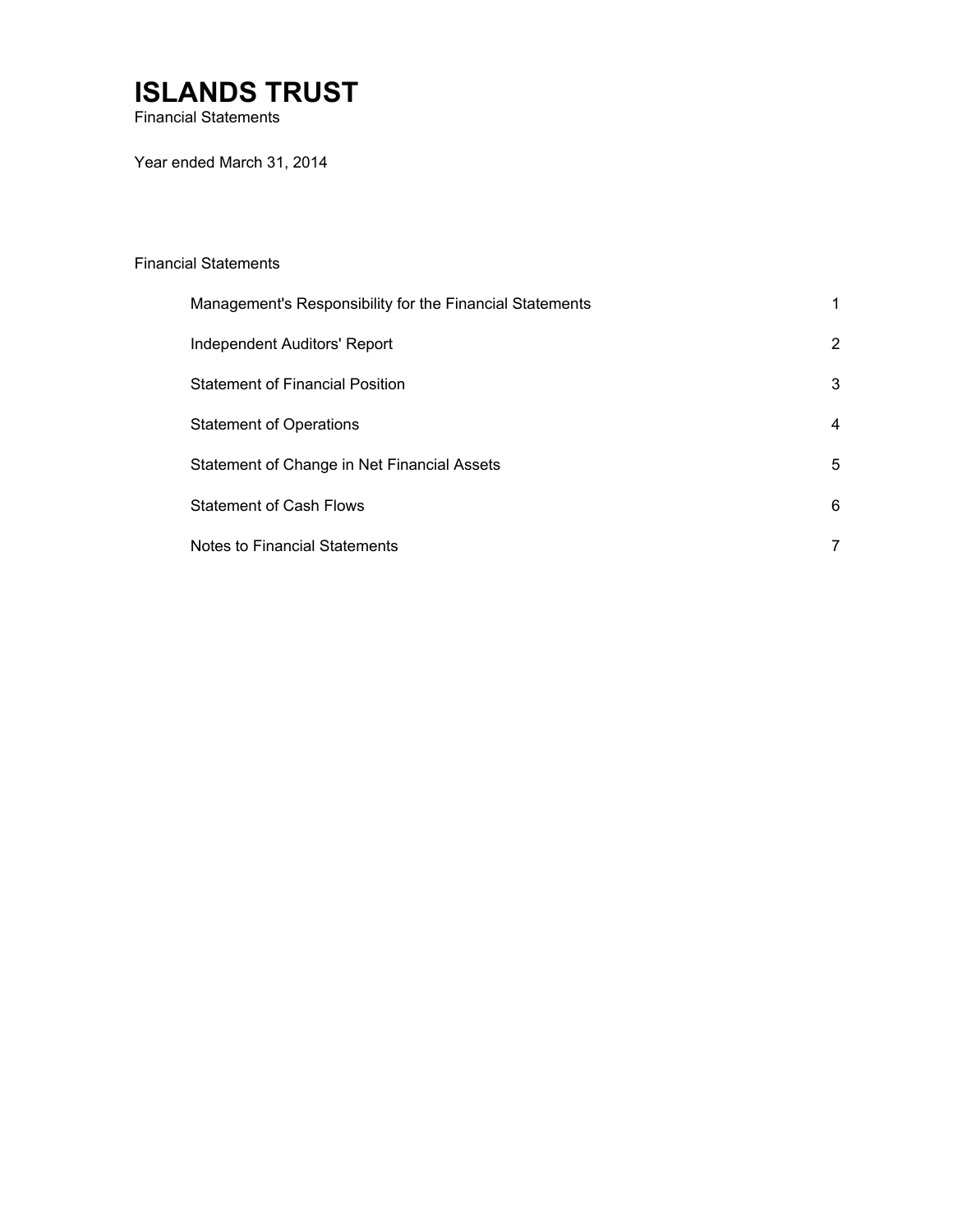### **MANAGEMENT'S RESPONSIBILITY FOR THE FINANCIAL STATEMENTS**

The accompanying financial statements of Islands Trust (the "Trust") are the responsibility of the Trust's management and have been prepared in compliance with legislation, and in accordance with generally accepted accounting standards for local governments as established by the Public Sector Accounting Board of the Chartered Professional Accountants of Canada. A summary of the significant accounting policies are described in note 1 to the financial statements. The preparation of financial statements necessarily involves the use of estimates based on management's judgment, particularly when transactions affecting the current accounting period cannot be finalized with certainty until future periods.

The Trust's management maintains a system of internal controls designed to provide reasonable assurance that assets are safeguarded, transactions are properly authorized and recorded in compliance with legislative and regulatory requirements, and reliable financial information is available on a timely basis for preparation of the financial statements. These systems are monitored and evaluated by management.

The Trust, acting through its Audit Committee, meets with management and the external auditors to review the financial statements and discuss any significant financial reporting or internal control matters prior to their approval of the financial statements.

The financial statements have been audited by KPMG LLP, independent external auditors appointed by Trust Council. The accompanying Independent Auditors' Report outlines their responsibilities, the scope of their examination and their opinion on the Trust's financial statements.

Chief Administrative Officer

C. Shelest

Treasurer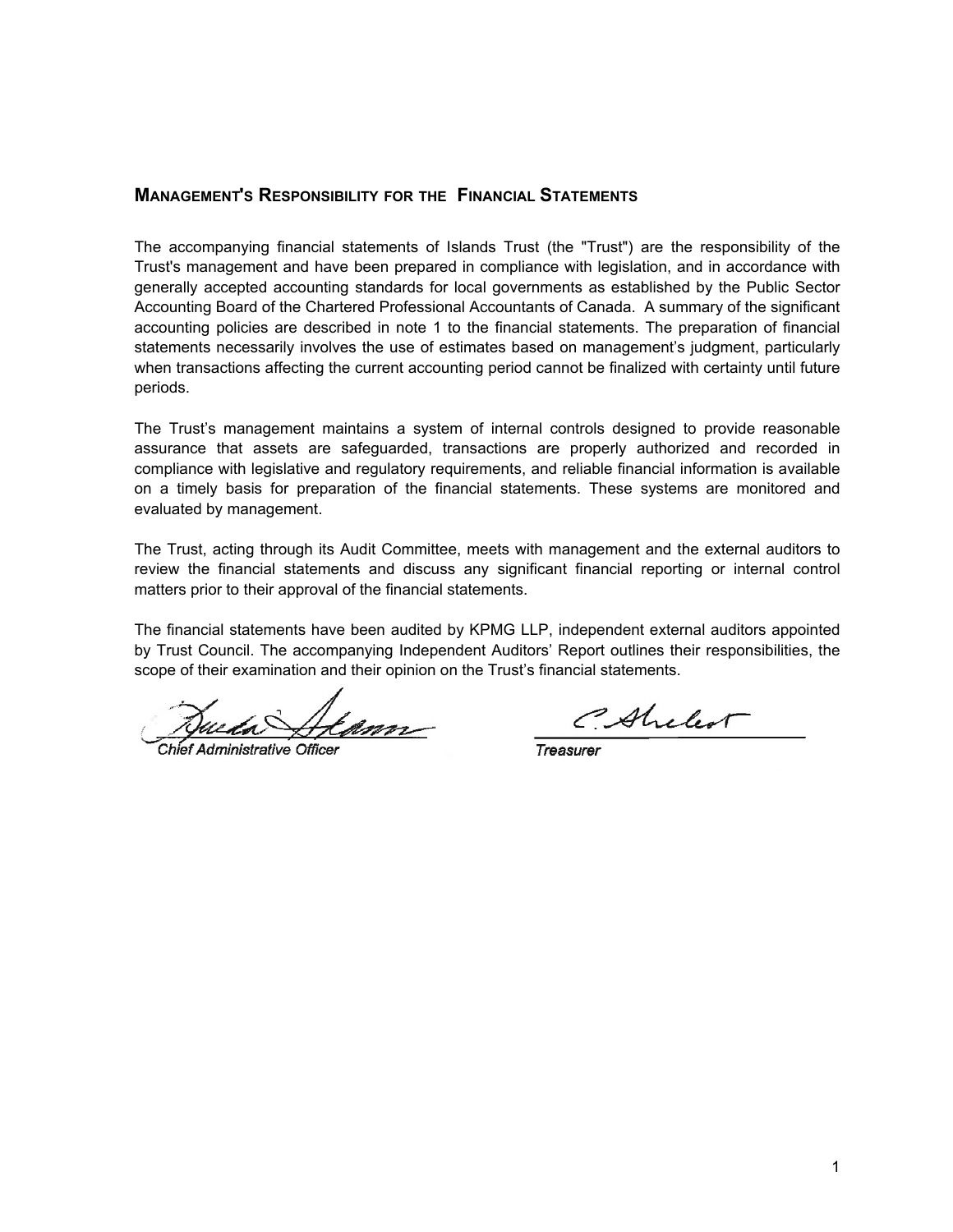

**KPMG LLP** Telephone (250) 480-3500 800-730 View Street Victoria BC V8W 3Y7 Canada

**Chartered Accountants** Fax Fax (250) 480-3539 St. Andrew's Square II and the state of the linternet www.kpmg.ca

### **INDEPENDENT AUDITORS' REPORT**

To the Trustees of Islands Trust and the Minister of Community, Sport and Cultural Development

We have audited the accompanying financial statements of Islands Trust, which comprise the statement of financial position as at March 31, 2014, the statements of operations, change in net financial assets and cash flows for the year then ended, and notes, comprising a summary of significant accounting policies and other explanatory information.

#### *Management's Responsibility for the Financial Statements*

Management is responsible for the preparation and fair presentation of these financial statements in accordance with Canadian public sector accounting standards, and for such internal control as management determines is necessary to enable the preparation of financial statements that are free from material misstatement, whether due to fraud or error.

#### *Auditors' Responsibility*

Our responsibility is to express an opinion on these financial statements based on our audit. We conducted our audit in accordance with Canadian generally accepted auditing standards. Those standards require that we comply with ethical requirements and plan and perform the audit to obtain reasonable assurance about whether the financial statements are free from material misstatement.

An audit involves performing procedures to obtain audit evidence about the amounts and disclosures in the financial statements. The procedures selected depend on our judgment, including the assessment of the risks of material misstatement of the financial statements, whether due to fraud or error. In making those risk assessments, we consider internal control relevant to the entity's preparation and fair presentation of the financial statements in order to design audit procedures that are appropriate in the circumstances, but not for the purpose of expressing an opinion on the effectiveness of the entity's internal control. An audit also includes evaluating the appropriateness of accounting policies used and the reasonableness of accounting estimates made by management, as well as evaluating the overall presentation of the financial statements.

We believe that the audit evidence we have obtained is sufficient and appropriate to provide a basis for our audit opinion.

#### *Opinion*

In our opinion, the financial statements present fairly, in all material respects, the financial position of Islands Trust as at March 31, 2014, and its remeasurement gains and losses, its results of operations, changes in net financial assets and its cash flows for the year then ended in accordance with Canadian public sector accounting standards.

MG LLP

Chartered Accountants

June 19, 2014 Victoria, Canada

> KPMG LLP is a Canadian limited liability partnership and a member firm of the KPMG network of independent member firms affiliated with KPMG International Cooperative ("KPMG International"), a Swiss entity. KPMG Canada provides services to KPMG LLP.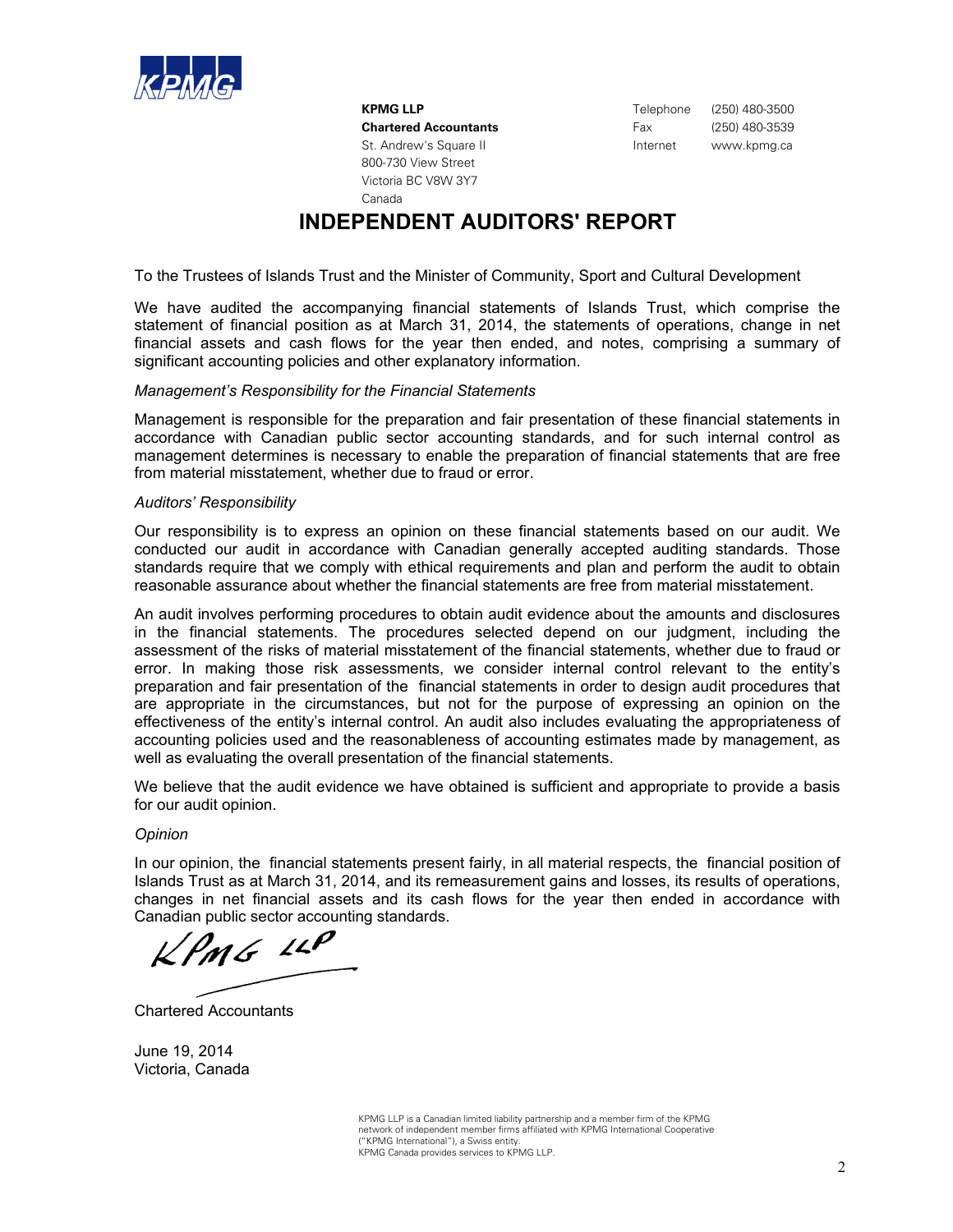Statement of Financial Position

March 31, 2014, with comparative information for 2013

|                                           | 2014            | 2013            |
|-------------------------------------------|-----------------|-----------------|
| <b>Financial assets:</b>                  |                 |                 |
| Cash and cash equivalents (note 2)        | \$<br>3,696,156 | \$<br>3,702,155 |
| Accounts receivable                       | 55,271          | 88,562          |
|                                           | 3,751,427       | 3,790,717       |
| Liabilities:                              |                 |                 |
| Wages and benefits payable                | 985,269         | 950,174         |
| Accounts payable and accrued liabilities  | 295,217         | 383,501         |
| Deferred revenue                          | 53,981          | 55,714          |
| Employee benefit obligations (note 3)     | 94,538          | 99,130          |
| Obligations under capital leases (note 4) | 55,265          | 43,481          |
| Cost recovery deposits (note 11(ii))      | 9,675           | 15,110          |
|                                           | 1,493,945       | 1,547,110       |
| Net financial assets                      | 2,257,482       | 2,243,607       |
| Non-financial assets:                     |                 |                 |
| Tangible capital assets (note 5)          | 115,322         | 124.979         |
| Prepaid expenses                          | 52,273          | 35,137          |
|                                           | 167,595         | 160,116         |
| Commitments (note 9)                      |                 |                 |
| Contingent liabilities (note 10)          |                 |                 |
| Accumulated surplus (note 6)              | \$<br>2,425,077 | \$<br>2,403,723 |

The accompanying notes are an integral part of these financial statements.

On behalf of the Trust Council:

Gary Deves 

**Trustee** 

SMalu

**Trustee**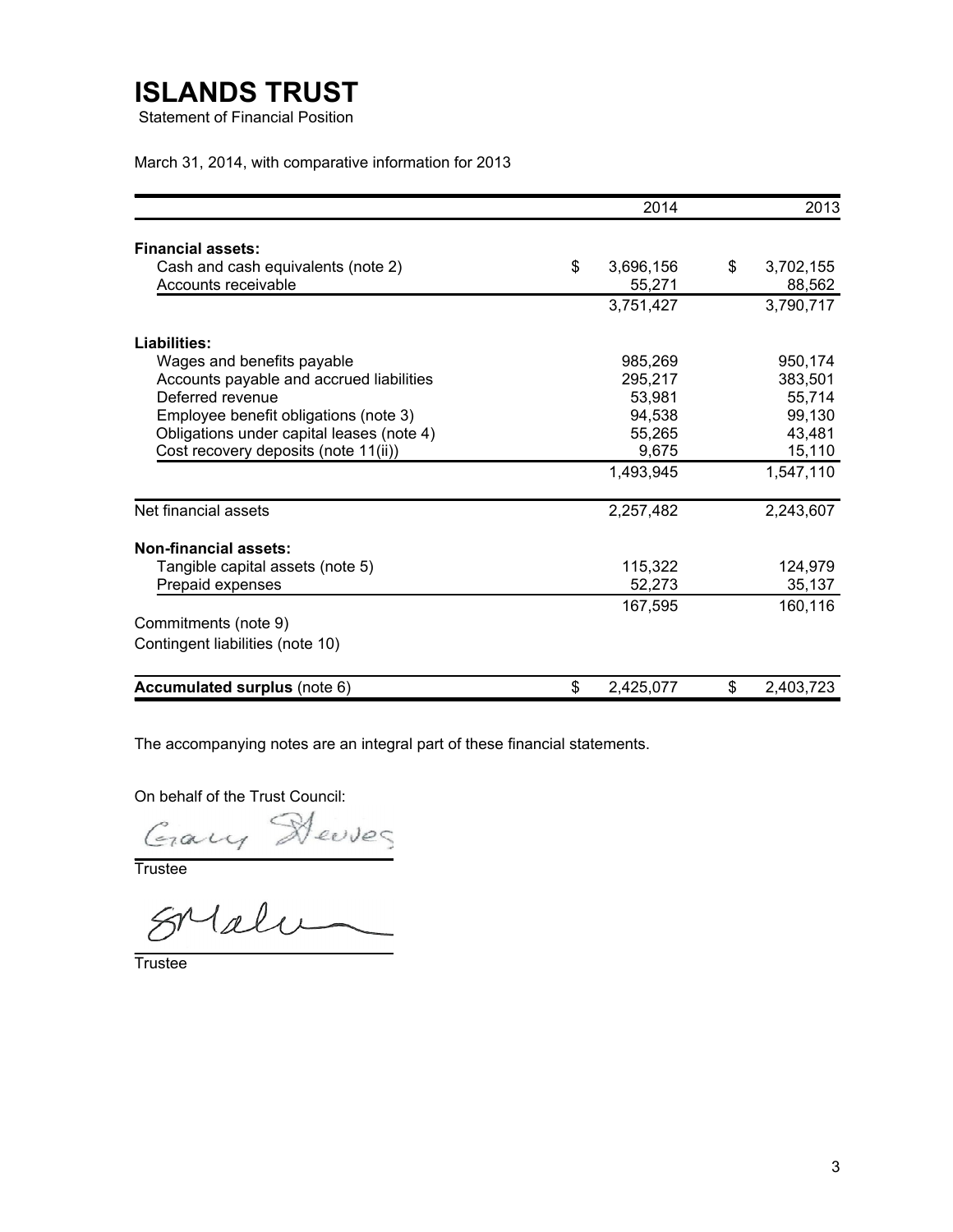Statement of Operations

Year ended March 31, 2014, with comparative information for 2013

|                                               | <b>Budget</b> | 2014            | 2013            |
|-----------------------------------------------|---------------|-----------------|-----------------|
|                                               | (note 7)      |                 |                 |
| Revenue:                                      |               |                 |                 |
| \$<br>Property tax - general                  | 6,066,025     | \$<br>6,066,025 | \$<br>5,929,199 |
| Property tax levy - Bowen Island Municipality | 225,170       | 225,170         | 165,374         |
| Provincial grant - operating                  | 85,184        | 85,184          | 186,998         |
| Fees and sales                                | 110,000       | 103,604         | 110,465         |
| Interest income                               | 95,000        | 40,196          | 105,791         |
| Other income                                  | 60,000        | 2,089           | 52,501          |
| Total revenue                                 | 6,641,379     | 6,522,268       | 6,550,328       |
| Expenses (note 8):                            |               |                 |                 |
| Council services                              | 1,123,808     | 997,420         | 978,323         |
| Local trust committee services                | 5,135,200     | 4,879,667       | 4,753,668       |
| Trust fund services                           | 693,184       | 623,827         | 615,270         |
| Total expenses                                | 6,952,192     | 6,500,914       | 6,347,261       |
| Annual surplus (deficit)                      | (310, 813)    | 21,354          | 203,067         |
| Accumulated surplus, beginning of year        | 2,403,723     | 2,403,723       | 2,200,656       |
| Accumulated surplus, end of year<br>\$        | 2,092,910     | \$<br>2,425,077 | \$<br>2,403,723 |

The accompanying notes are an integral part of these financial statements.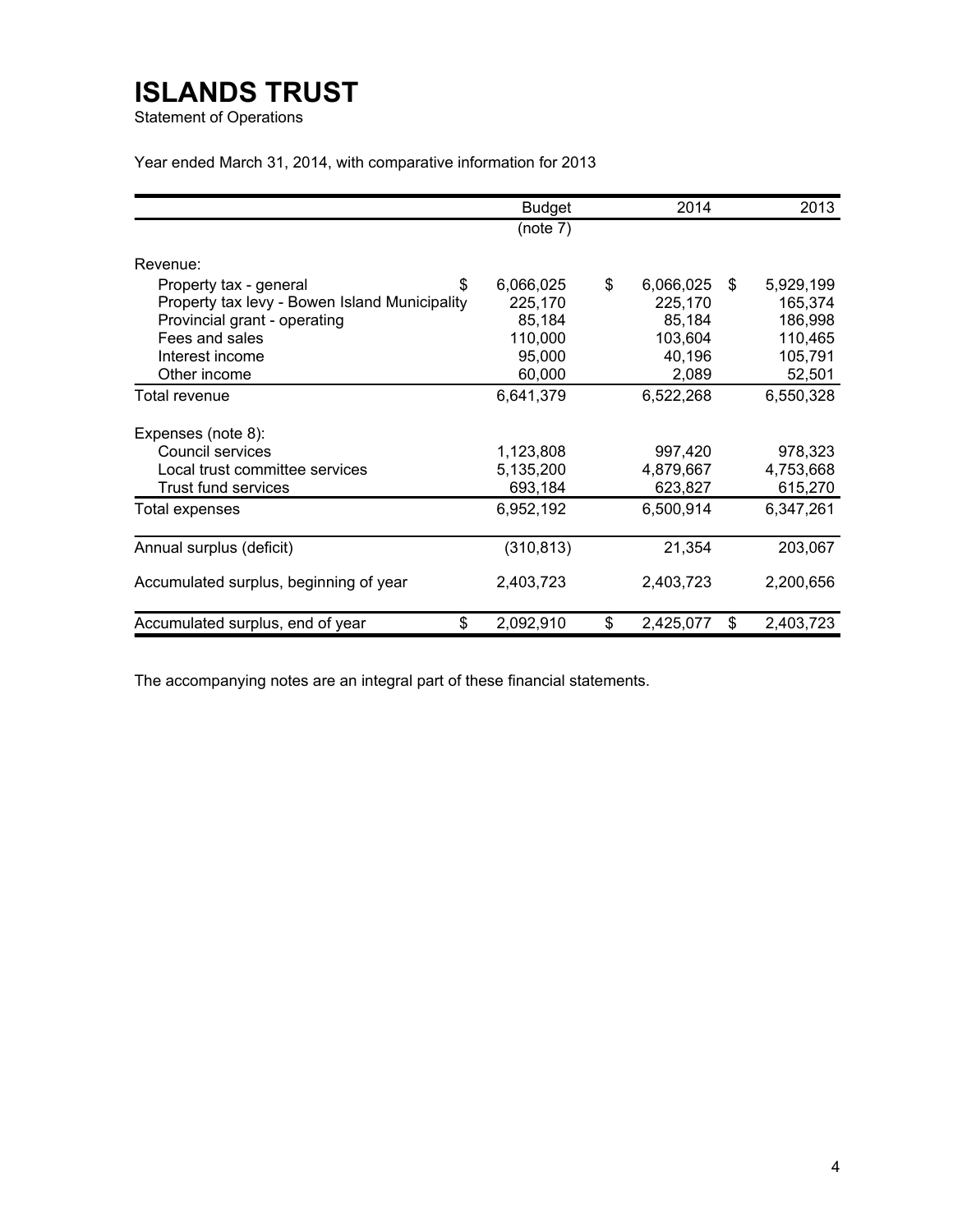Statement of Change in Net Financial Assets

Year ended March 31, 2014, with comparative information for 2013

|                                                                                          | <b>Budget</b>    | 2014            |      | 2013      |
|------------------------------------------------------------------------------------------|------------------|-----------------|------|-----------|
|                                                                                          | (note 7)         |                 |      |           |
| Annual surplus (deficit)                                                                 | \$<br>(310, 813) | \$<br>21,354    | - \$ | 203,067   |
| Acquisition of tangible capital assets<br>Acquisition of tangible capital assets through |                  | (18, 550)       |      | (52,429)  |
| capital lease                                                                            |                  | (39,754)        |      | (7, 579)  |
| Amortization of tangible capital assets                                                  | 55,000           | 59,312          |      | 70,187    |
| Loss on disposal of capital assets                                                       |                  | 8,649           |      |           |
|                                                                                          | (255, 813)       | 31,011          |      | 213,246   |
| Acquisition of prepaid expenses                                                          |                  | (17,136)        |      | (4, 302)  |
| Change in net financial assets                                                           | (255, 813)       | 13,875          |      | 208,944   |
| Net financial assets, beginning of year                                                  | 2,243,607        | 2,243,607       |      | 2,034,663 |
| Net financial assets, end of year                                                        | \$<br>1,987,794  | \$<br>2,257,482 | S    | 2,243,607 |

The accompanying notes are an integral part of these financial statements.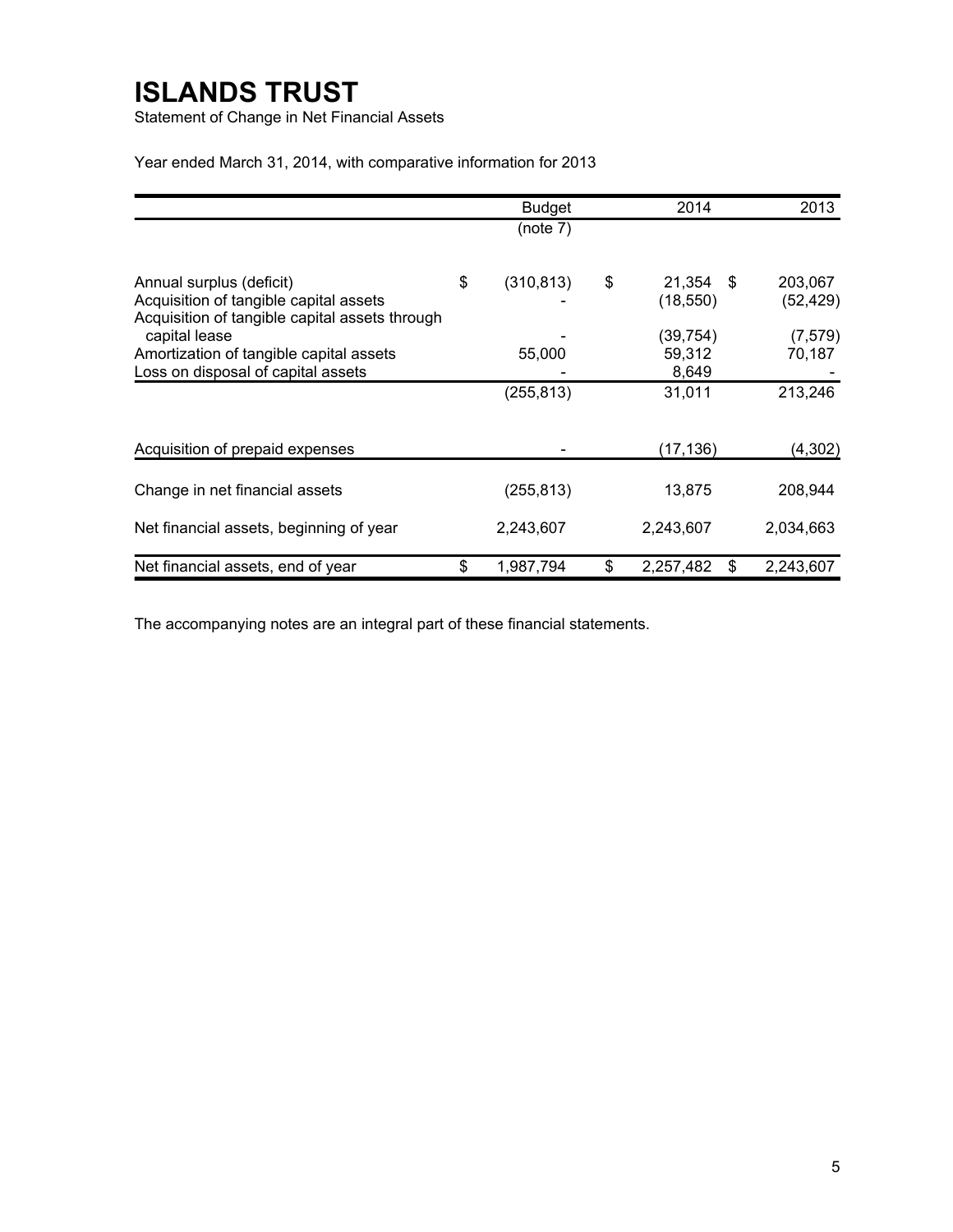Statement of Cash Flows

Year ended March 31, 2014, with comparative information for 2013

|                                                        | 2014            |                | 2013      |
|--------------------------------------------------------|-----------------|----------------|-----------|
| Cash provided by (used in):                            |                 |                |           |
| <b>Operating activities:</b>                           |                 |                |           |
| Annual surplus                                         | \$<br>21,354    | \$             | 203,067   |
| Items not involving cash:                              |                 |                |           |
| Amortization of tangible capital assets                | 59,312          |                | 70,187    |
| Loss on disposal of tangible capital assets            | 8,649           |                |           |
| Change in non-cash operating assets and liabilities:   |                 |                |           |
| Accounts receivable                                    | 33,291          |                | 16,896    |
| Wages and benefits payable                             | 35,095          |                | (64, 571) |
| Accounts payable and accrued liabilities               | (88, 284)       |                | 117,996   |
| Deferred revenue                                       | (1,733)         |                | (32, 283) |
| Employee benefit obligations                           | (4, 592)        |                | (17, 446) |
| Cost recovery deposits                                 | (5, 435)        |                | (14, 792) |
| Prepaid expenses                                       | (17, 136)       |                | (4, 302)  |
| Net change in cash from operating activities           | 40,521          |                | 274,752   |
| <b>Capital activities:</b>                             |                 |                |           |
| Acquisition of tangible capital assets                 | (18, 550)       |                | (52, 429) |
|                                                        |                 |                |           |
| <b>Financing activities:</b>                           |                 |                |           |
| Principal payments on obligations under capital leases | (27, 970)       |                | (14, 812) |
| Change in cash and cash equivalents                    | (5,999)         |                | 207,511   |
| Cash and cash equivalents, beginning of year           | 3,702,155       |                | 3,494,644 |
|                                                        |                 |                |           |
| Cash and cash equivalents, end of year                 | \$<br>3,696,156 | $\mathfrak{S}$ | 3,702,155 |
|                                                        |                 |                |           |
| Supplemental cash flow information:                    |                 |                |           |
| Assets acquired under capital lease                    | \$<br>39,754    | \$             | 7,579     |

The accompanying notes are an integral part of these financial statements.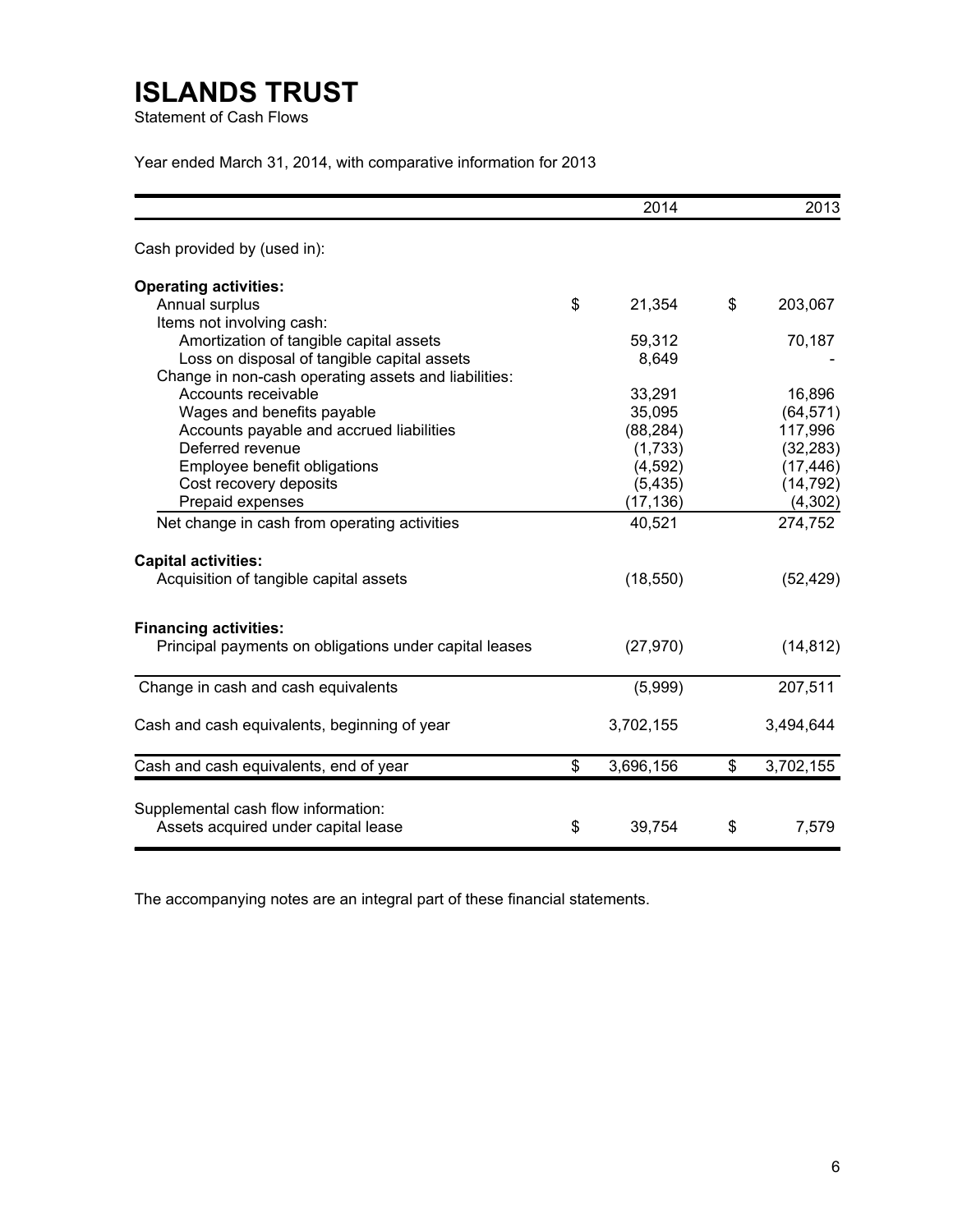Notes to Financial Statements

Year ended March 31, 2014

Islands Trust (the "Trust") is incorporated under the Islands Trust Act of British Columbia (as amended). The objectives of the Trust are to preserve and protect the Trust area and its unique amenities and environment for the benefit of the residents of the Trust area and of the Province generally.

#### **1. Significant accounting policies:**

The financial statements of Islands Trust are prepared by management in accordance with Canadian public sector accounting principles for local governments as recommended by the Public Sector Accounting Board ("PSAB") of the Chartered Professional Accountants of Canada. Significant accounting policies adopted by the Trust are as follows:

(a) Reporting entity:

The financial statements include a combination of all the assets, liabilities, revenues, expenses, and changes in fund balances and in financial position of the trust council and the local trust committees.

The Trust occasionally conducts work on behalf of development applicants on a costrecovery basis. These trust activities are not included in the financial statements.

(i) Consolidated entities:

The Trust does not control any significant external entities and accordingly no entities have been consolidated with the financial statements.

(ii) Funds held in trust:

The Trust administers operations of The Islands Trust Fund. The annual expenses of The Islands Trust Fund are reported by the Trust in accordance with The Islands Trust Act (note 11).

(b) Basis of accounting:

The Trust follows the accrual method of accounting for revenues and expenses. Revenues are normally recognized in the year in which they are earned and measurable. Expenses are recognized as they are incurred and measurable as a result of receipt of goods or services and/or the creation of a legal obligation to pay.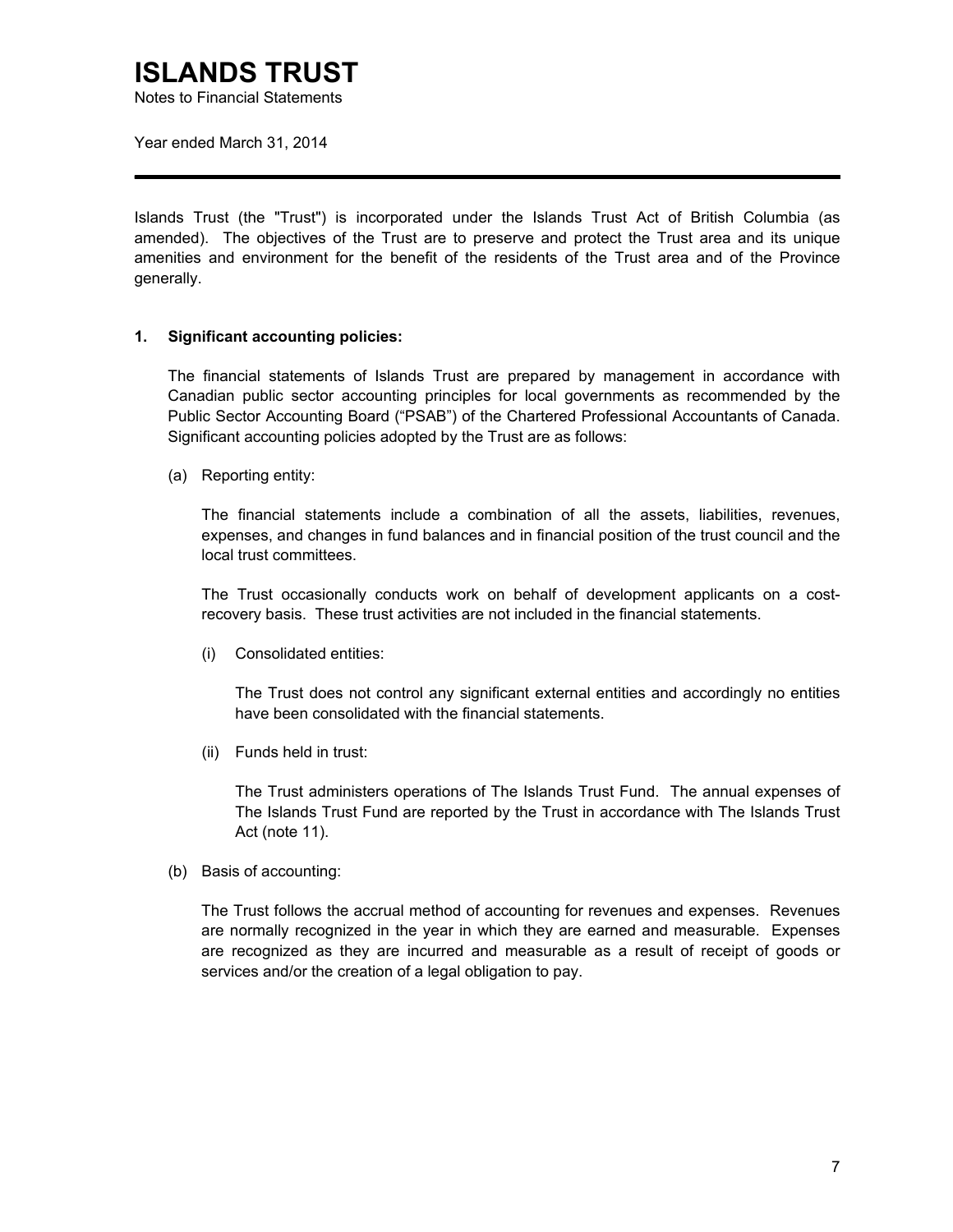Notes to Financial Statements (continued)

Year ended March 31, 2014

### **1. Significant accounting policies (continued):**

(c) Revenue recognition:

Government transfers are recognized in the financial statements as revenues in the period in which events giving rise to the transfer occur, providing the transfers are authorized, any eligibility criteria have been met, and reasonable estimates of the amounts can be made, except when and to the extent that the transfer gives rise to an obligation that meets the definition of a liability under section PS 3200 of public sector accounting standards.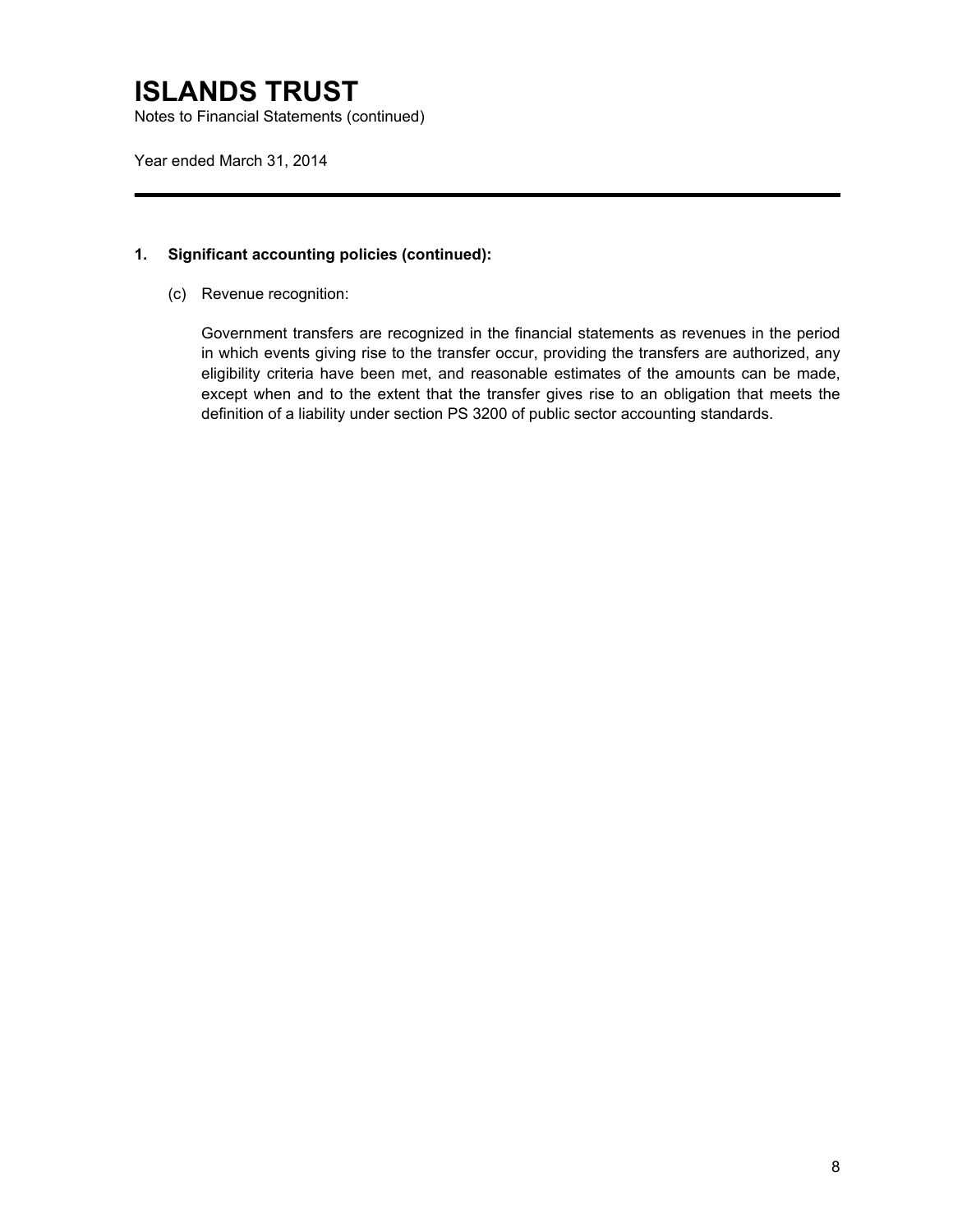Notes to Financial Statements (continued)

Year ended March 31, 2014

### **1. Significant accounting policies (continued):**

(c) Revenue recognition (continued):

Revenue unearned in the current period is recorded as deposits or deferred revenue.

The tax revenue is recognized on an accrual basis.

(d) Cash and cash equivalents:

Cash and cash equivalents include short-term highly liquid investments with a term to maturity of 90 days or less at acquisition. Investments in the Municipal Finance Authority of British Columbia ("MFA") Bond, Intermediate and Money Market Funds are recorded at cost plus earnings reinvested in the funds. Investment income is reported as revenue in the period earned.

(e) Employee future benefits:

The Trust and its employees make contributions to the Public Service Pension Plan, which provides benefits directly to employees upon retirement. These contributions are expensed as incurred.

A gratuity is also available to employees upon retirement. The cost of this benefit is born by the Public Service Pension Plan.

(f) Non-financial assets:

Non-financial assets are not available to discharge existing liabilities and are held for use in the provision of services. They have useful lives extending beyond the current year and are not intended for sale in the ordinary course of operations.

(i) Tangible capital assets:

Tangible capital assets are recorded at cost which includes amounts that are directly attributable to acquisition, construction, development or betterment of the asset. The cost, less residual value, of the tangible capital assets, excluding land, are amortized on a straight line basis over their estimated useful lives as follows:

| Asset                                                          | Useful life - years                                         |
|----------------------------------------------------------------|-------------------------------------------------------------|
| Furniture and equipment<br>Computers<br>Leasehold improvements | 5.<br>lesser of remaining term of the lease and useful life |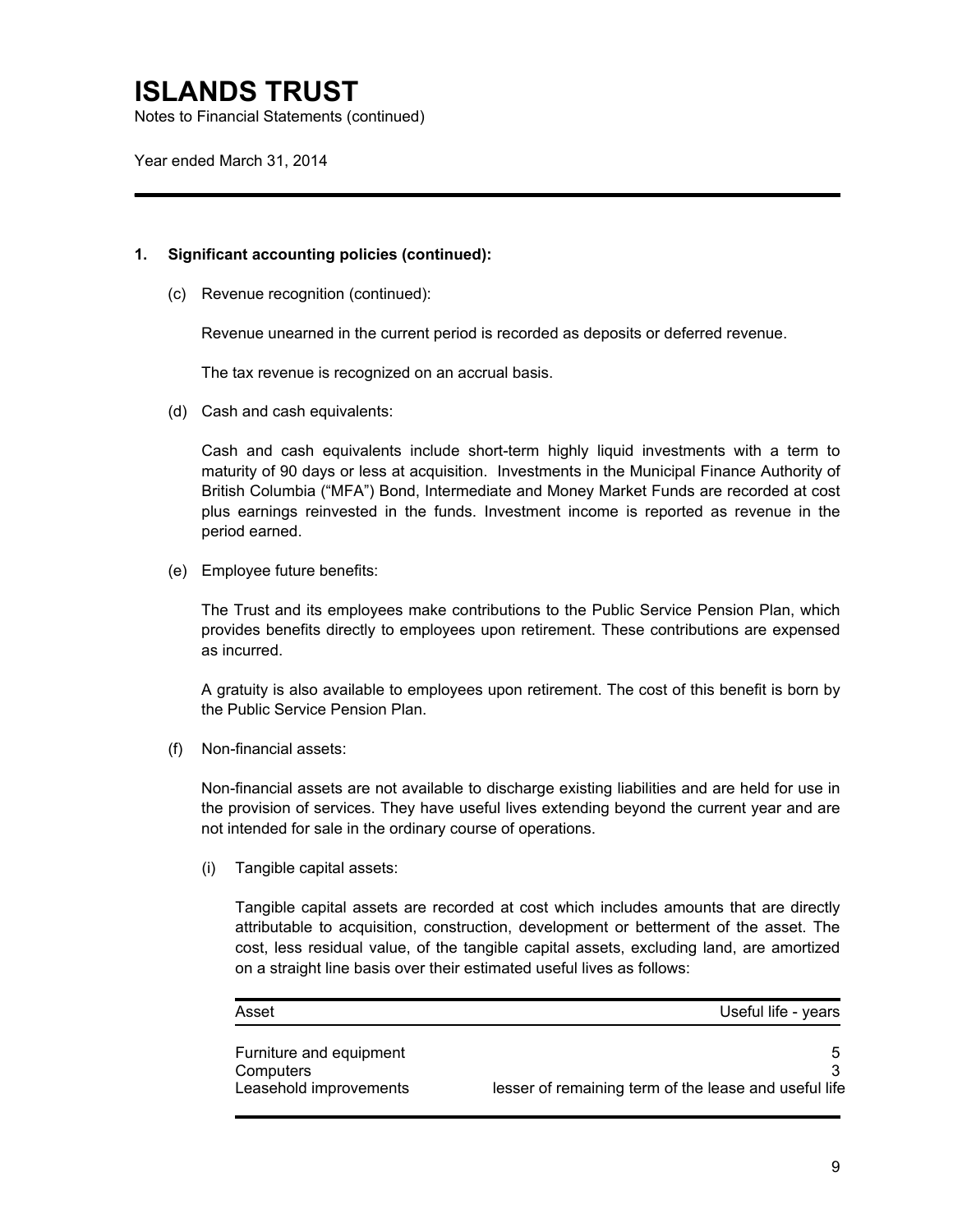Notes to Financial Statements (continued)

Year ended March 31, 2014

#### **1. Significant accounting policies (continued):**

- (f) Non-financial assets (continued):
	- (i) Tangible capital assets (continued):

Amortization is charged annually, including in the year of acquisition and disposal. Assets under construction are not amortized until the asset is available for productive use.

Tangible capital assets are written down when conditions indicate that they no longer contribute to the Trust's ability to provide goods and services, or when the value of future economic benefits associated with the asset are less than the book value of the asset.

(ii) Contributions of tangible capital assets:

Tangible capital assets received as contributions are recorded at their fair value at the date of receipt and also are recorded as revenue.

(iii) Works of art and historical treasures:

Works of art and historical treasures are not recorded as assets in these financial statements.

(iv) Interest capitalization:

The Trust does not capitalize interest costs associated with the acquisition or construction of a tangible capital asset.

(v) Leased tangible capital assets:

Leases which transfer substantially all of the benefits and risks incidental to ownership of property are accounted for as leased tangible capital assets. All other leases are accounted for as operating leases and the related payments are charged to expenses as incurred.

(g) Use of estimates:

The preparation of financial statements in conformity with Canadian public sector accounting standards requires management to make estimates and assumptions that affect the reported amounts of assets and liabilities, and disclosure of contingent assets and liabilities at the date of the financial statements, and the reported amounts of revenues and expenses during the period. Significant estimates include assumptions used in estimating provisions for accrued liabilities. Actual results could differ from these estimates.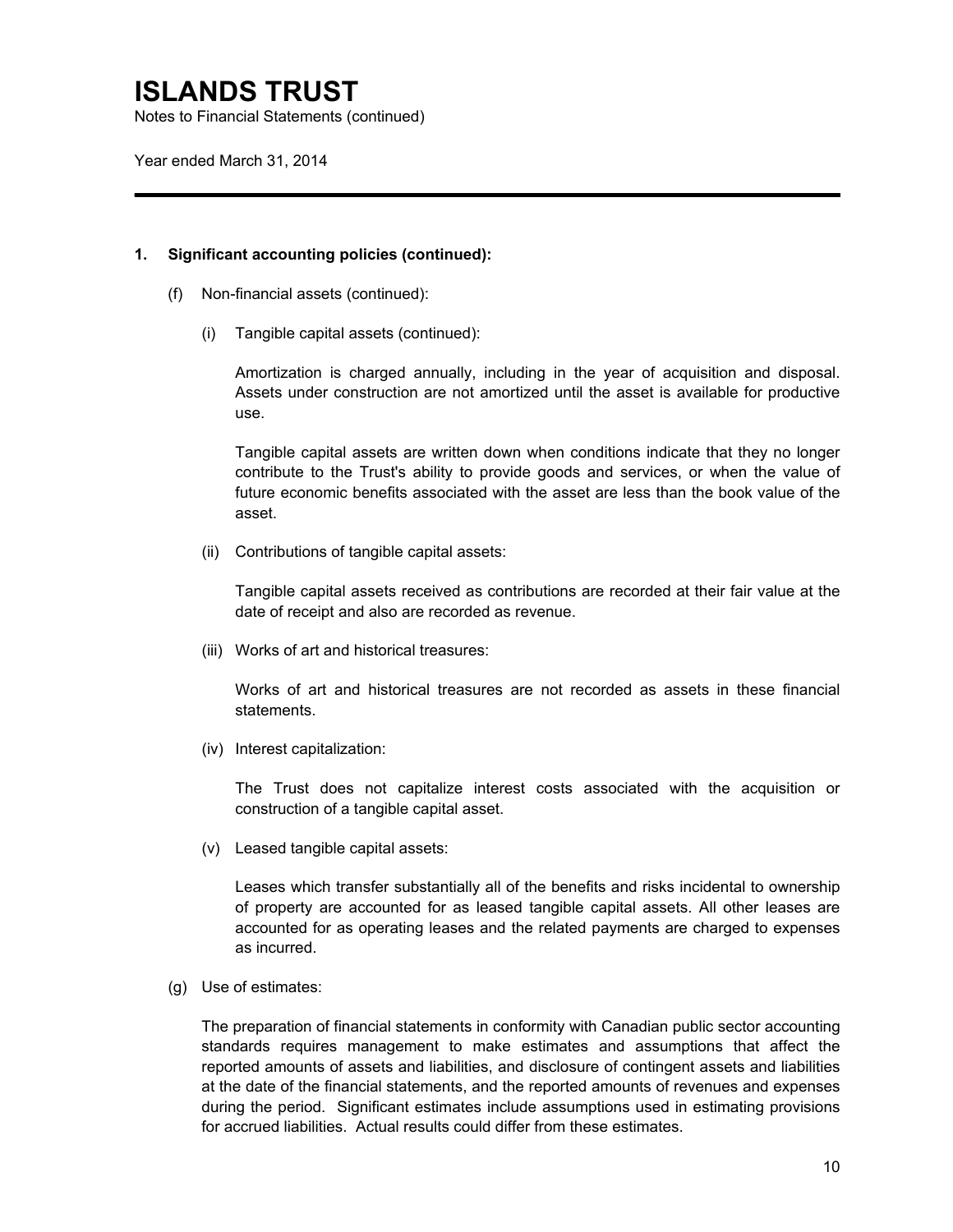Notes to Financial Statements (continued)

Year ended March 31, 2014

#### **2. Cash and cash equivalents:**

|                                               |   | 2014      | 2013      |
|-----------------------------------------------|---|-----------|-----------|
|                                               |   |           |           |
| Bank account balances                         | S | 457.494   | 734.012   |
| Municipal Finance Authority Bond Fund         |   | 861.744   | 2,906,135 |
| Municipal Finance Authority Intermediate Fund |   |           | 58.902    |
| Municipal Finance Authority Money Market Fund |   | 2,376,918 | 3,106     |
|                                               |   | 3.696.156 | 3,702,155 |

#### **3. Employee benefit obligations:**

The Trust provides sick leave and certain other benefits to its employees and are recorded as follows:

|                                       |   | 2014             |    | 2013             |
|---------------------------------------|---|------------------|----|------------------|
| Vacation pay<br>Compensatory time off | S | 67,893<br>26,645 | S  | 73,488<br>25,642 |
|                                       | S | 94,538           | \$ | 99,130           |

Vacation pay and compensatory time off represent the liability for accumulated banks for draw down at future dates and/or for payout on approved retirement, or upon termination or death.

### **Other pension plans**

The Trust and its employees make contributions to the Public Service Pension Plan (the "Plan"), a jointly trusteed pension plan. The Board of Trustees, representing plan members and employers, is responsible for overseeing the management of the Plan, including investment of the assets and administration of benefits. The pension plan is a multi-employer contributory pension plan. Basic pension benefits provided are defined. The Plan has about 56,000 active members and approximately 39,000 retired members.

Every three years an actuarial valuation is performed to assess the financial position of the Plan and adequacy of Plan funding. The most recent valuation as at March 31, 2011 indicated an unfunded liability of \$275 million for basic pension benefits. The next valuation will be as at March 31, 2014, with results available in 2015. The actuary does not attribute portions of the unfunded liability to individual employers. Employee and employer contributions to the plan were each increased by 0.40% of salaries effective April 1, 2012 in accordance with the plan actuary's recommendations. Contributions to the plan by the Trust totaled \$283,811 (2013 - \$245,590) during the year.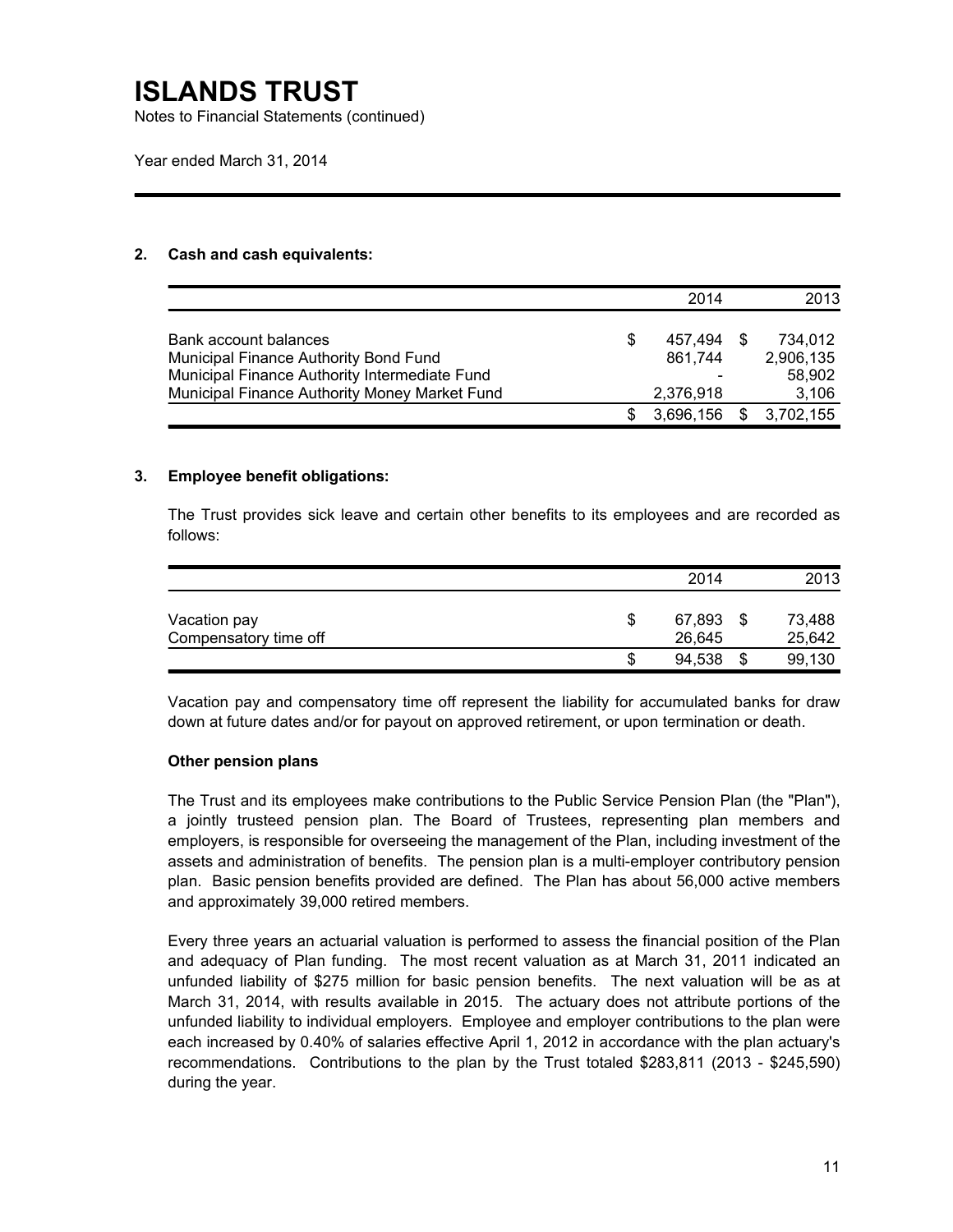Notes to Financial Statements (continued)

Year ended March 31, 2014

### **4. Obligations under capital leases:**

The amounts due for obligations under capital leases are as follows:

| 2015                                                               | \$<br>14,965 |
|--------------------------------------------------------------------|--------------|
| 2016                                                               | 13,888       |
| 2017                                                               | 13,791       |
| 2018                                                               | 10,482       |
| 2019 and thereafter                                                | 9,623        |
| Total minimum lease payments                                       | 62,749       |
| Less amounts representing interest (at rates ranging from 2.25% to |              |
| $6.25\%$                                                           | 7,484        |
| Present value of net minimum capital lease payments                | \$<br>55,265 |
|                                                                    |              |

Interest of \$1,718 (2013 - \$1,920) relating to capital lease obligations has been included in expenses on the statement of operations.

### **5. Tangible capital assets:**

|                             |                    | Denman Furniture and |                     | Leasehold    | Total     | Total     |
|-----------------------------|--------------------|----------------------|---------------------|--------------|-----------|-----------|
|                             | <b>Island Site</b> |                      | equipment Computers | improvements | 2014      | 2013      |
| Cost:                       |                    |                      |                     |              |           |           |
| Balance, beginning of year  | 10,000<br>S        | \$119,099            | 155.470<br>SS.      | 244.268<br>S | \$528,837 | \$476.581 |
| Additions                   |                    | 39,754               | 18,550              |              | 58,304    | 60,008    |
| Disposals                   |                    | (45,790)             |                     |              | (45, 790) | (7, 752)  |
| Balance, end of year        | 10,000             | 113,063              | 174,020             | 244,268      | 541,351   | 528,837   |
| Accumulated amortization:   |                    |                      |                     |              |           |           |
| Balance, beginning of year  | 10.000             | 78,565               | 112.454             | 202.839      | 403,858   | 341.423   |
| <b>Disposals</b>            |                    | (37, 141)            |                     |              | (37, 141) | (7, 752)  |
| Amortization expense        |                    | 16,632               | 24,932              | 17,748       | 59,312    | 70,187    |
| Balance, end of year        | 10.000             | 58,056               | 137,386             | 220,587      | 426,029   | 403.858   |
| Net book value, end of year | \$                 | 55,007<br>S          | 36.634<br>S         | 23,681<br>S  | \$115,322 | \$124.979 |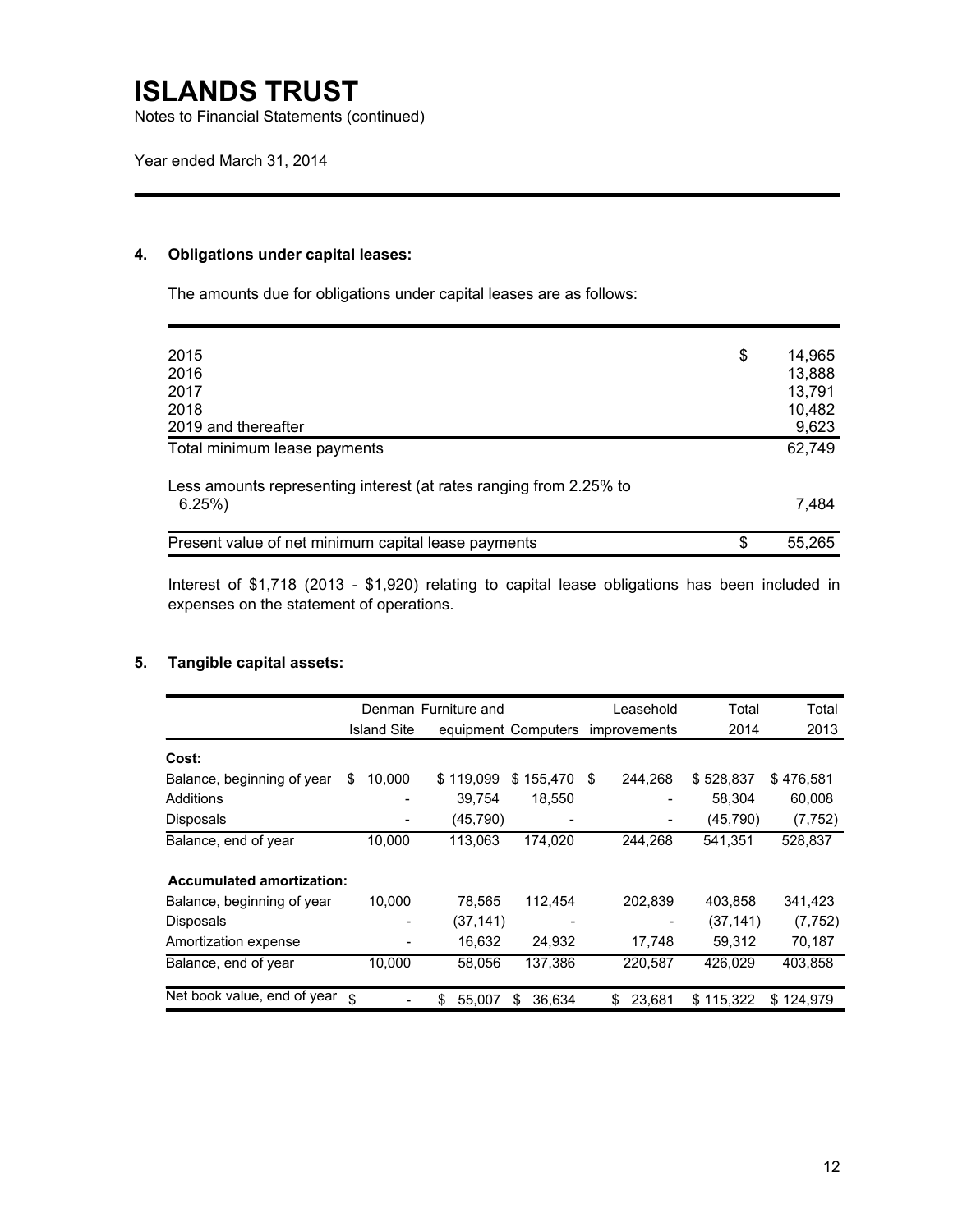Notes to Financial Statements (continued)

Year ended March 31, 2014

#### **5. Tangible capital assets (continued):**

Contributed tangible capital assets:

Contributed capital assets have been recognized at fair market value at the date of contribution. There were no contributed assets received during 2014 or 2013.

In fiscal 1994, the Denman Island Ratepayers' Association donated \$10,000 which was used by the Trust to purchase the Denman Island Old School Site from School District #71. The Trust agreed to facilitate the sale of the school site between School District #71 and the Ratepayers' Association and to hold title to the property on behalf of the community. The Denman Island Ratepayers' Association has leased the building on the site from the Trust for 99 years for a total fee of \$10.

### **6. Accumulated surplus:**

Accumulated surplus consists of:

|                                                             |   | 2014                      | 2013                |
|-------------------------------------------------------------|---|---------------------------|---------------------|
| Invested in tangible capital assets<br>General Revenue Fund | S | 60,057 \$<br>2,365,020    | 81,498<br>2,322,225 |
|                                                             |   | $$2,425,077$ $$2,403,723$ |                     |

### **7. Budget data:**

The budget data presented in these financial statements is based upon the 2014 operating budget approved by Trust Council on March 6, 2013. The following reconciles the approved budget to the budget figures reported in these financial statements.

|                                 | <b>Budget amount</b>    |
|---------------------------------|-------------------------|
| Operating budget:<br>Revenue    | 6,952,193<br>\$         |
| Less appropriation from surplus | (310, 814)<br>6,641,379 |
| Expenses                        | 6,952,193               |
| Annual deficit                  | \$<br>(310, 814)        |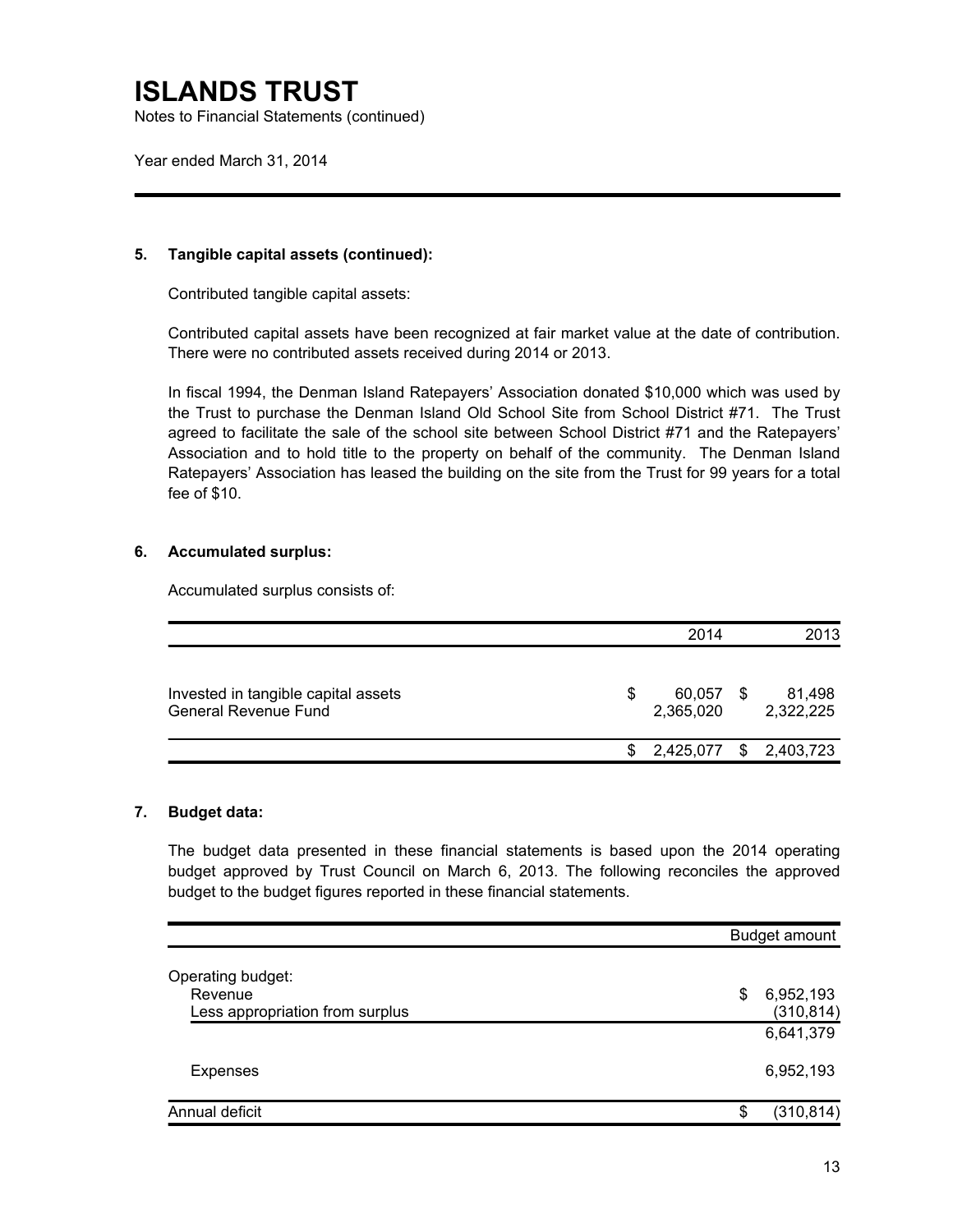Notes to Financial Statements (continued)

Year ended March 31, 2014

#### **8. Classification of expenses by object:**

|                                    |    | 2014      |    | 2013      |
|------------------------------------|----|-----------|----|-----------|
|                                    |    |           |    |           |
| Staff salaries and benefits        | S. | 3,870,438 | S. | 3,757,191 |
| Traveling/training and recruitment |    | 160,699   |    | 160,912   |
| Council and trustee costs          |    | 785,377   |    | 801,185   |
| Office operations                  |    | 876,356   |    | 883,645   |
| Programs                           |    | 450.526   |    | 385,797   |
| Legal                              |    | 298,206   |    | 288,344   |
| Amortization                       |    | 59.312    |    | 70,187    |
| Total expenses by object           | \$ | 6,500,914 | S  | 6.347.261 |

#### **9. Commitments:**

Minimum annual lease payments:

The Trust is committed to leases for rented premises. Minimum future payments in the next five years are as follows:

| 2015 | 340,756<br>\$ |
|------|---------------|
| 2016 | 281,845       |
| 2017 | 129,934       |
| 2018 | 9,173         |
| 2019 | 9,173         |
|      |               |

#### **10. Contingent liabilities:**

In the normal course of operations, claims for alleged damages are made against the Trust. Costs, if any, are recorded when a liability is likely and reasonably determinable.